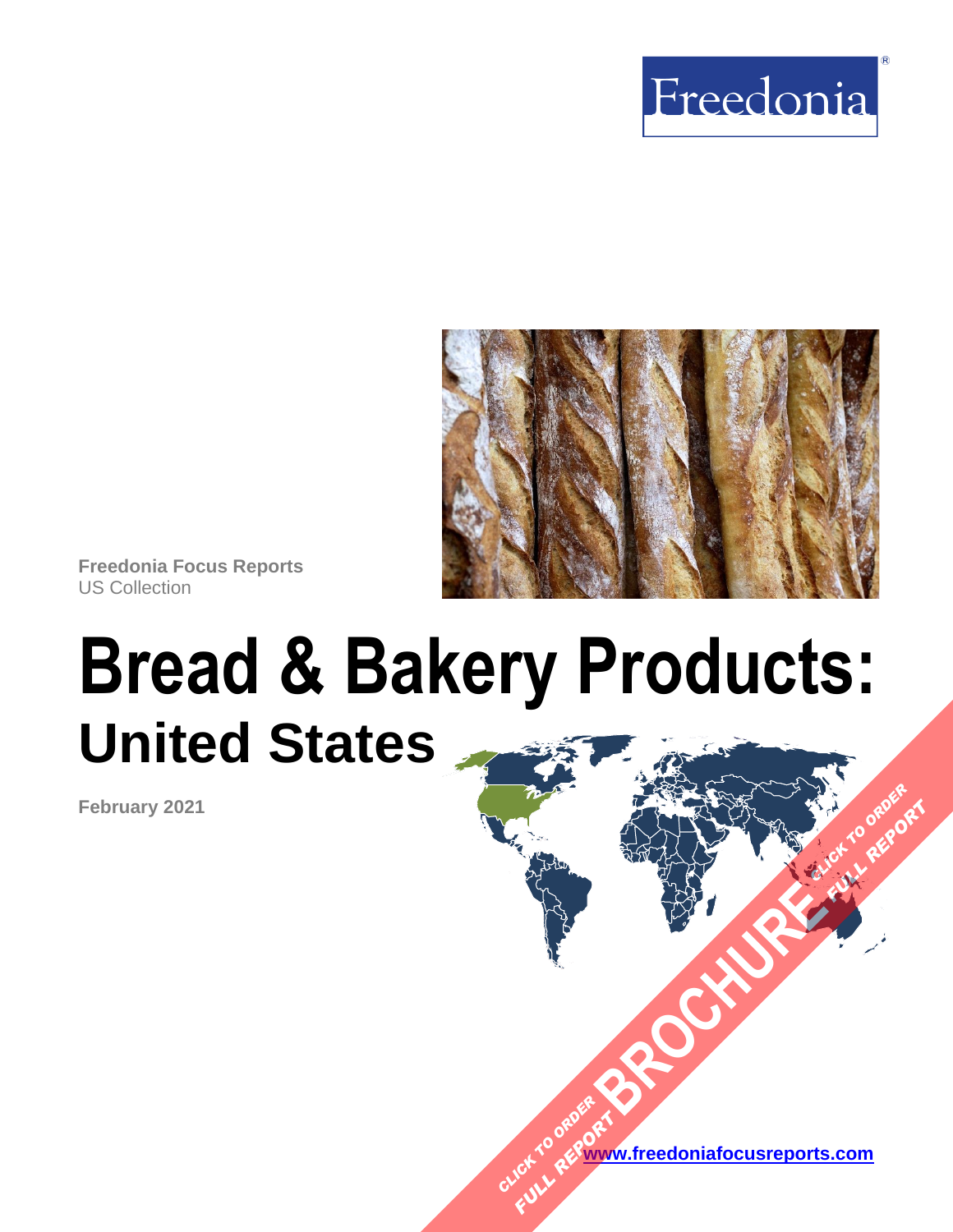# **Table of Contents**

| 1. Highlights                                 | 3              |
|-----------------------------------------------|----------------|
| 2. Market Environment                         | 5              |
| <b>Historical Trends</b>                      | 5              |
| Key Economic Indicators                       | $\overline{7}$ |
| Trade                                         | 8              |
| <b>Retail Outlook</b>                         | 9              |
| New Product Trends & Opportunities            | 11             |
| <b>Consumer Trends</b>                        | 12             |
| <b>Environmental &amp; Regulatory Factors</b> | 14             |
| 3. Segmentation & Forecasts                   | 17             |
| Products                                      | 17             |
| <b>Bread</b>                                  | 20             |
| Rolls                                         | 22             |
| Non-Frozen Cakes & Pastries                   | 23             |
| Frozen Cakes & Pastries                       | 25             |
| 4. Industry Structure                         | 27             |
| <b>Industry Characteristics</b>               | 27             |
| <b>Market Leaders</b>                         | 30             |
| Campbell                                      | 30             |
| <b>Flowers Foods</b>                          | 31             |
| Grupo Bimbo                                   | 31             |
| 5. About This Report                          | 33             |
| Scope                                         | 33             |
| Sources                                       | 33             |
| <b>Industry Codes</b>                         | 34             |
| Freedonia Methodology                         | 34             |
| <b>Resources</b>                              | 36             |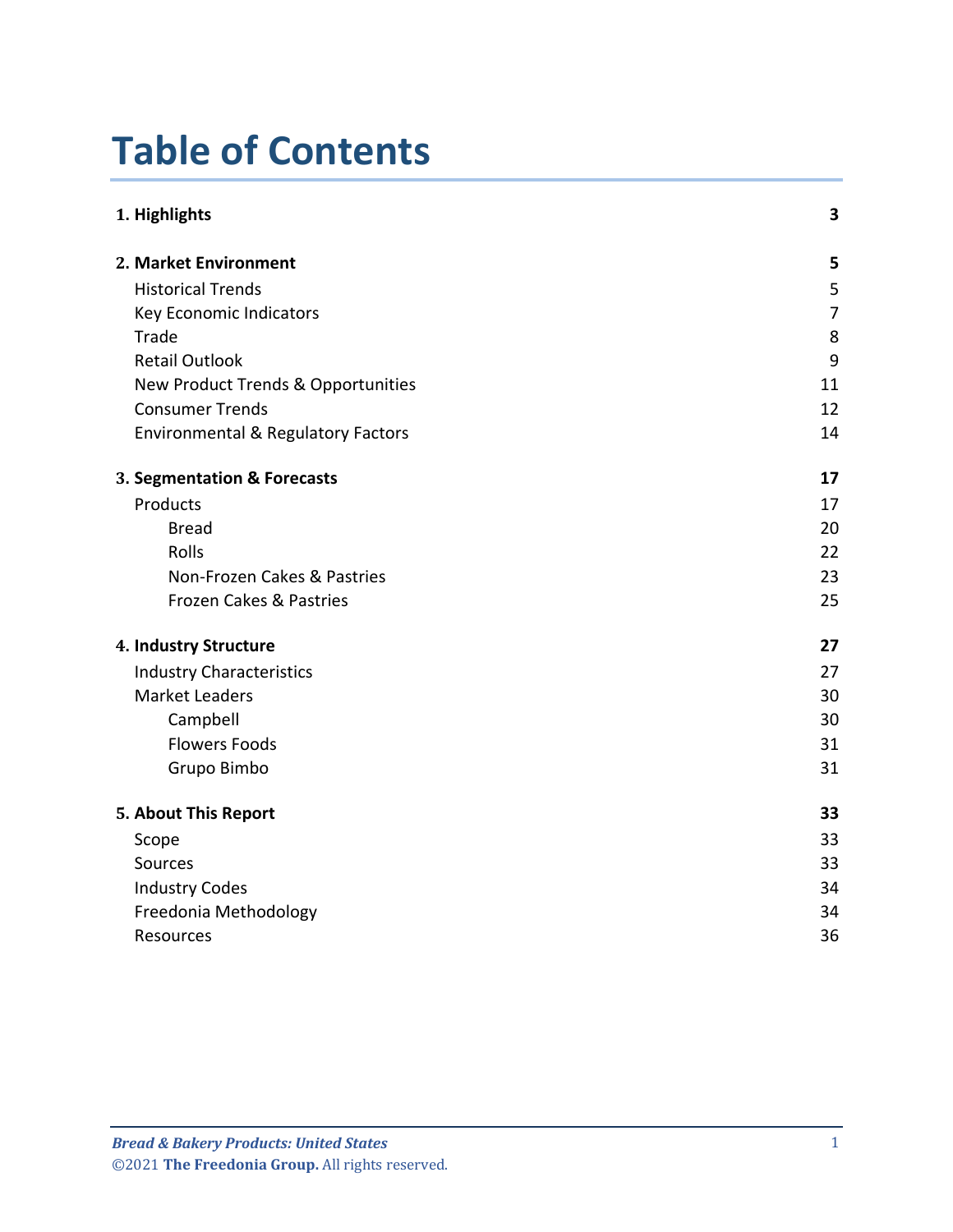# **List of Tables & Figures**

| Figure 1   Key Trends in US Bread & Bakery Products Demand, 2020 - 2025                 | 3  |
|-----------------------------------------------------------------------------------------|----|
| Figure 2   US Bread & Bakery Products Demand Trends, 2010 - 2020                        | 5  |
| Figure 3   US Bread & Bakery Products Shipment Trends, 2010 - 2020                      | 6  |
| Table 1   Key Indicators for US Bread & Bakery Products Demand, 2010 - 2025 (US\$ bil)  | 7  |
| Figure 4   US Bread & Bakery Products Trade, 2010 - 2020 (US\$ mil)                     | 8  |
| Table 2   US Bread & Bakery Products Trade, 2010 - 2020 (US\$ mil)                      | 8  |
| Figure 5   US Bread & Bakery Products PCE, 2010 - 2025 (US\$ bil)                       | 9  |
| Table 3   US Bread & Bakery Products PCE, 2010 - 2025 (US\$ mil)                        | 9  |
| Figure 6   US Survey: Frequency of Baking at Home, 2020 (%)                             | 12 |
| Figure 7   US Survey: Reason for Baking at Home, 2020 (%)                               | 13 |
| Figure 8   US Bread & Bakery Products Demand by Product, 2010 - 2025 (US\$ bil)         | 17 |
| Table 4   US Bread & Bakery Products Demand by Product, 2010 - 2025 (US\$ mil)          | 17 |
| Figure 9   US Bread & Bakery Products Shipments by Product, 2010 - 2025 (US\$ bil)      | 19 |
| Table 5   US Bread & Bakery Products Shipments by Product, 2010 - 2025 (US\$ mil)       | 19 |
| Figure 10   US Bread Demand w/ Food & Beverage Store Retail Sales, 2010 - 2025          | 20 |
| Figure 11   US Bread & Bakery Products Demand by Product, 2010 - 2025 (%)               | 24 |
| Figure 12   US Bread & Bakery Products Firms, Establishments, & Employment, 2010 - 2019 | 28 |
| Table 6   US Bread & Bakery Products Firms, Establishments, & Employment, 2010 - 2019   | 28 |
| Table 7   Leading Suppliers to the US Bread & Bakery Products Market by Product         | 30 |
| Table 8   NAICS & SIC Codes Related to Bread & Bakery Products                          | 34 |
|                                                                                         |    |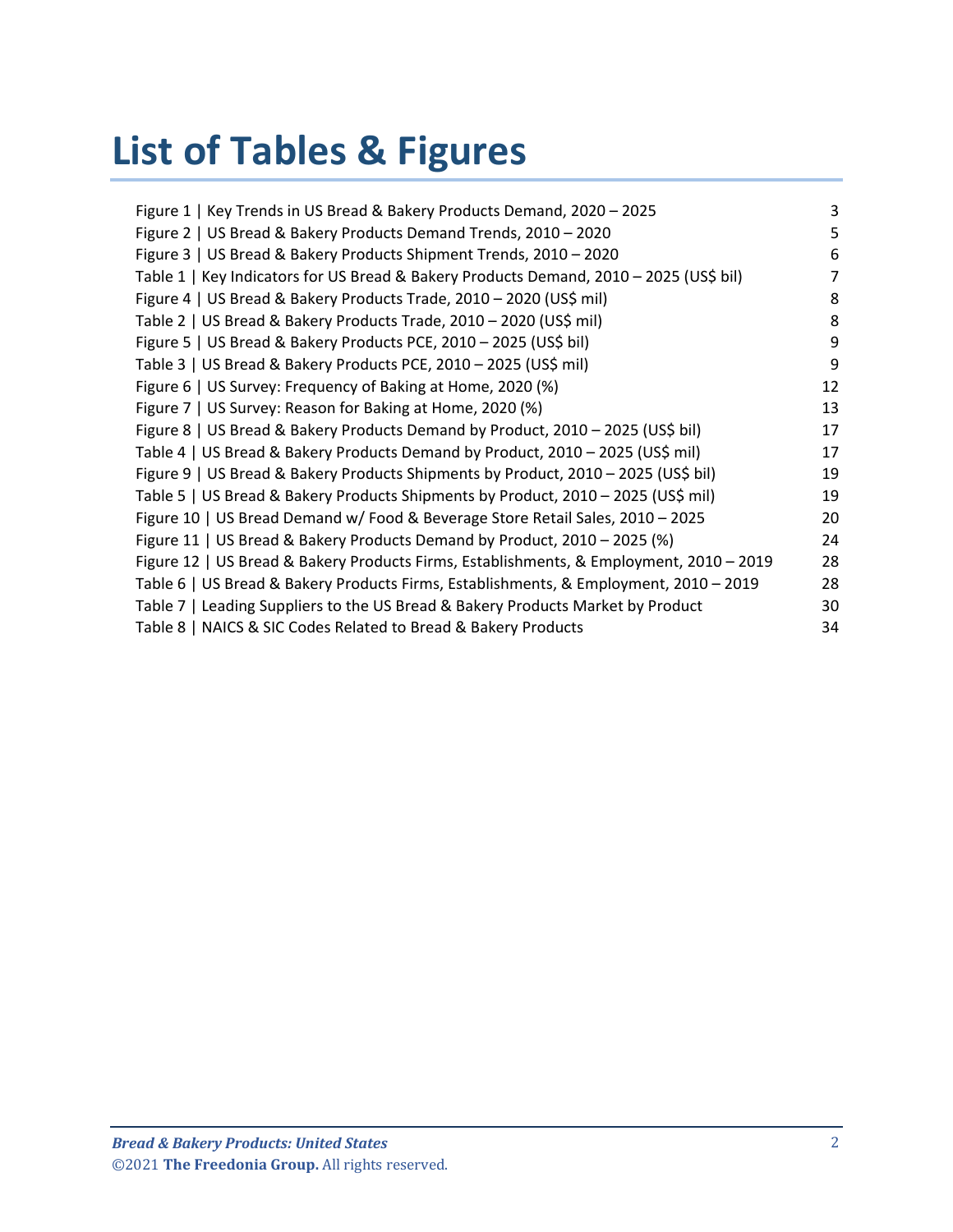# <span id="page-3-0"></span>**About This Report**

# <span id="page-3-1"></span>**Scope**

This report forecasts to 2021 and 2025 US bread and bakery product demand and shipments in nominal US dollars at the manufacturer level. Total demand and shipments are segmented by product in terms of:

- bread
- rolls
- non-frozen cakes and pastries
- frozen cakes and pastries

To illustrate historical trends, total demand, total shipments, the various segments, and trade are provided in annual series from 2010 to 2020.

Bread and rolls include both frozen and non-frozen products. Retailing for immediate consumption is excluded from this report. Re-exports of bread and bakery products are excluded from demand and trade figures.

Key macroeconomic indicators are also provided with quantified trends. Other various topics, including profiles of pertinent leading companies, are covered in this report. A full outline of report items by page is available in the Table of Contents.

### <span id="page-3-2"></span>**Sources**

*Bread & Bakery Products: United States* (FF10056) represents the synthesis and analysis of data from various primary, secondary, macroeconomic, and demographic sources, such as:

- firms participating in the industry, and their suppliers and customers
- government/public agencies
- intergovernmental and non-governmental organizations
- proprietary national consumer survey data
- trade associations and their publications
- the business and trade press
- indicator forecasts by The Freedonia Group
- the findings of other reports and studies by The Freedonia Group

Specific sources and additional resources are listed in the Resources section of this publication for reference and to facilitate further research.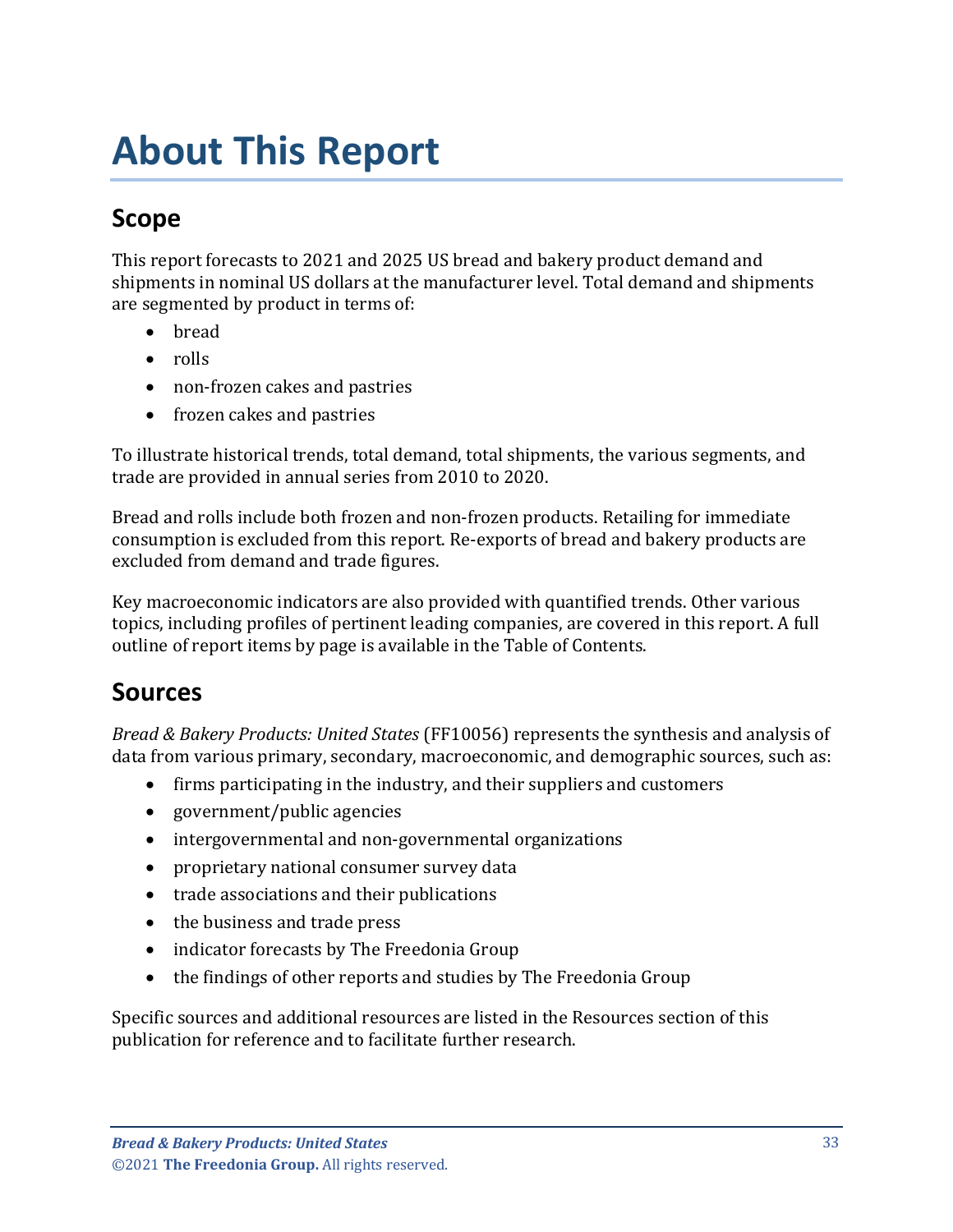# <span id="page-4-0"></span>**Industry Codes**

#### <span id="page-4-2"></span>**Table 8 | NAICS & SIC Codes Related to Bread & Bakery Products NAICS/SCIAN 2017 North American Industry Classification System SIC Standard Industrial Classification** 311211 Flour Milling 2041 Flour and Other Grain Mill Products 311811 Retail Bakeries 2045 Prepared Flour Mixes and Doughs 311812 Commercial Bakeries 2051 Bread and Other Bakery Products, Except Cookies and Crackers 311813 Frozen Cakes, Pies, and Other Pastries Manufacturing 2053 Frozen Bakery Products, Except Bread 311824 Dry Pasta, Dough, and Flour Mixes Manufacturing from Purchased Flour 5142 Packaged Frozen Foods 424490 Other Grocery and Related Products Merchant Wholesalers 5149 Groceries and Related Products, Not Elsewhere Classified 445291 Baked Goods Stores 5461 Retail Bakeries

Source: US Census Bureau

# <span id="page-4-1"></span>**Freedonia Methodology**

The Freedonia Group, a subsidiary of MarketResearch.com, has been in business for more than 30 years and in that time has developed a comprehensive approach to data analysis that takes into account the variety of industries covered and the evolving needs of our customers.

Every industry presents different challenges in market sizing and forecasting, and this requires flexibility in methodology and approach. Freedonia methodology integrates a variety of quantitative and qualitative techniques to present the best overall picture of a market's current position as well as its future outlook: When published data are available, we make sure they are correct and representative of reality. We understand that published data often have flaws either in scope or quality, and adjustments are made accordingly. Where no data are available, we use various methodologies to develop market sizing (both top-down and bottom-up) and then triangulate those results to come up with the most accurate data series possible. Regardless of approach, we also talk to industry participants to verify both historical perspective and future growth opportunities.

Methods used in the preparation of Freedonia market research include, but are not limited to, the following activities: comprehensive data mining and evaluation, primary research, consensus forecasting and analysis, ratio analysis using key indicators, regression analysis, end use growth indices and intensity factors, purchase power parity adjustments for global data, consumer and end user surveys, market share and corporate sales analysis, product lifespan analysis, product or market life cycle analysis, graphical data modeling, long-term historical trend analysis, bottom-up and top-down demand modeling, and comparative market size ranking.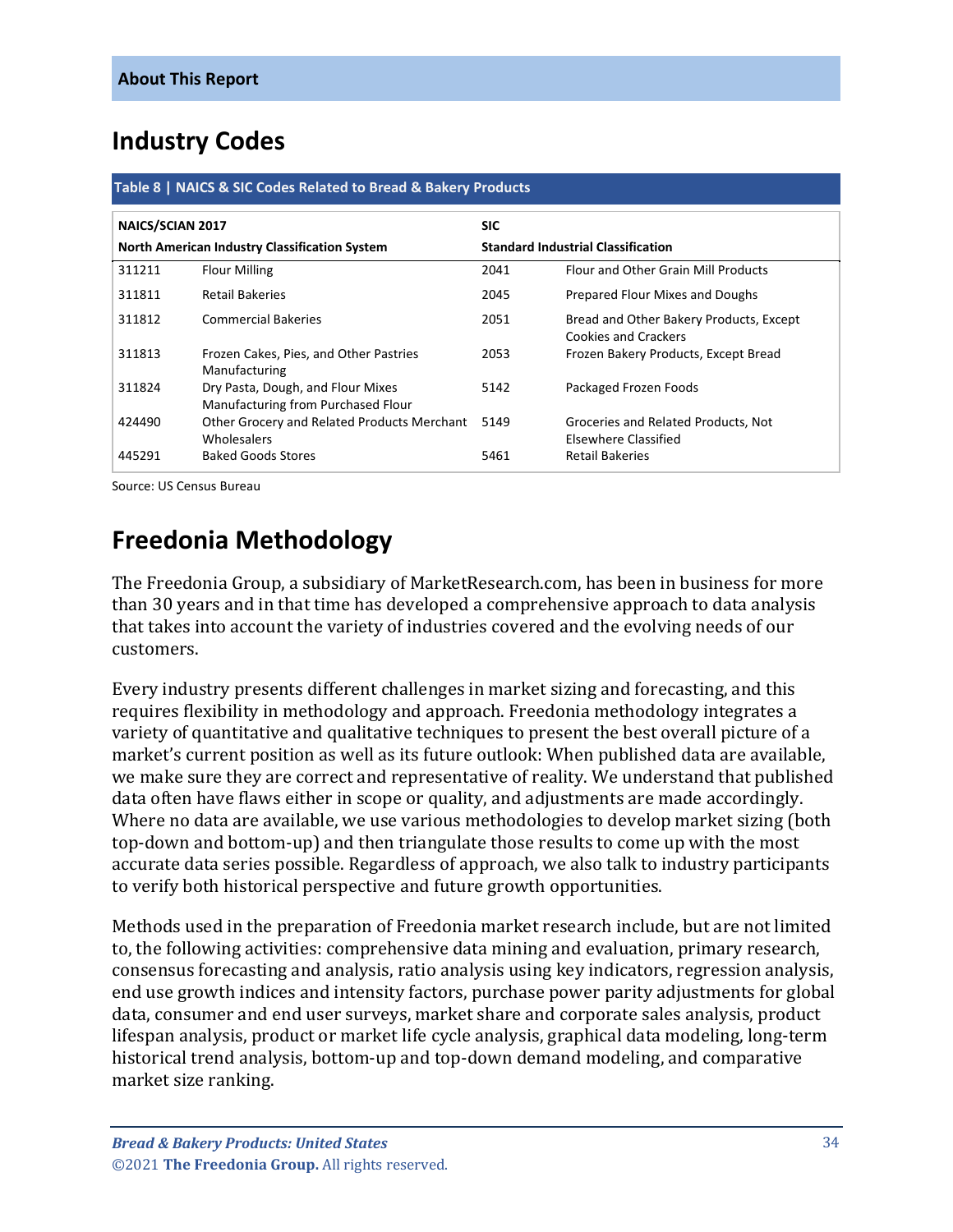#### **About This Report**

Freedonia quantifies trends in various measures of growth and volatility. Growth (or decline) expressed as an average annual growth rate (AAGR) is the least squares growth rate, which takes into account all available datapoints over a period. The volatility of datapoints around a least squares growth trend over time is expressed via the coefficient of determination, or  $r^2$ . The most stable data series relative to the trend carries an  $r^2$  value of 1.0; the most volatile – 0.0. Growth calculated as a compound annual growth rate (CAGR) employs, by definition, only the first and last datapoints over a period. The CAGR is used to describe forecast growth, defined as the expected trend beginning in the base year and ending in the forecast year. Readers are encouraged to consider historical volatility when assessing particular annual values along the forecast trend, including in the forecast year.

### **Copyright & Licensing**

The full report is protected by copyright laws of the United States of America and international treaties. The entire contents of the publication are copyrighted by The Freedonia Group.